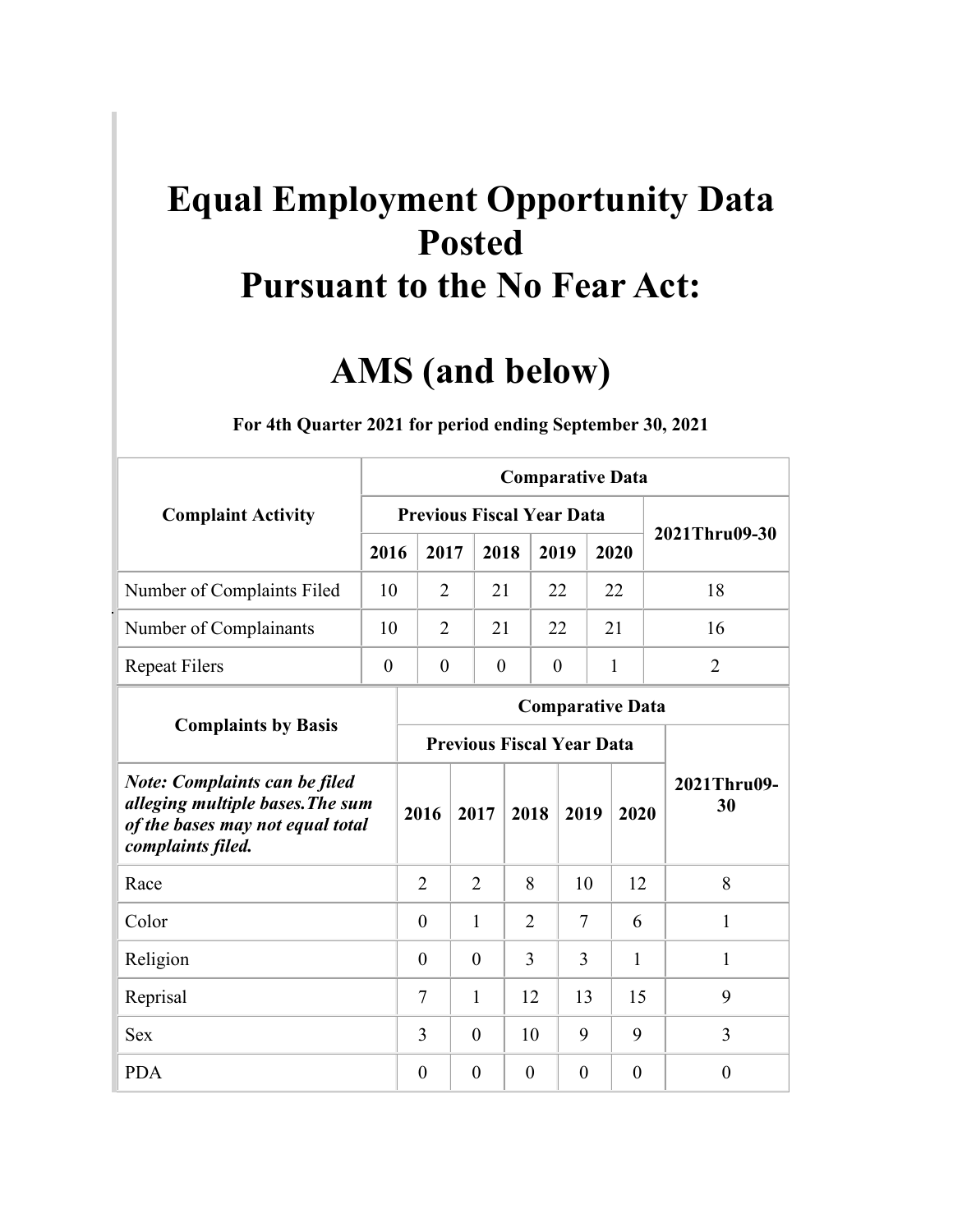| National Origin |                |                |                | 3        | $\overline{2}$ |  |
|-----------------|----------------|----------------|----------------|----------|----------------|--|
| Equal Pay Act   | $\overline{0}$ | $\overline{0}$ | 2              |          | $\theta$       |  |
| Age             | 4              | $\theta$       | 6              | 7        | 10             |  |
| Disability      | 4              |                | $\overline{4}$ | 12       | 12             |  |
| Genetics        | $\theta$       | $\theta$       | $\theta$       | $\theta$ | $\Omega$       |  |
| Non-EEO         | $\theta$       | $\theta$       | 2              | 2        | $\theta$       |  |
|                 |                |                |                |          |                |  |

|                                                                                                                                   | <b>Comparative Data</b><br><b>Previous Fiscal Year Data</b> |                |                |                |                  |                   |  |  |  |  |  |
|-----------------------------------------------------------------------------------------------------------------------------------|-------------------------------------------------------------|----------------|----------------|----------------|------------------|-------------------|--|--|--|--|--|
| <b>Complaints by Issue</b>                                                                                                        |                                                             |                |                |                |                  |                   |  |  |  |  |  |
| <b>Note: Complaints can be filed</b><br>alleging multiple bases. The sum<br>of the bases may not equal total<br>complaints filed. | 2016                                                        | 2017           | 2018           | 2019           | 2020             | 2021Thru09-<br>30 |  |  |  |  |  |
| Appointment/Hire                                                                                                                  | $\overline{0}$                                              | $\overline{0}$ | $\mathbf{1}$   | $\mathbf{1}$   | $\mathbf{0}$     | $\mathbf{1}$      |  |  |  |  |  |
| <b>Assignment of Duties</b>                                                                                                       | 1                                                           | $\theta$       | 1              | $\mathbf{1}$   | 4                | $\overline{2}$    |  |  |  |  |  |
| Awards                                                                                                                            | $\mathbf{1}$                                                | $\overline{0}$ | $\mathbf{1}$   | $\overline{0}$ | $\theta$         | $\overline{0}$    |  |  |  |  |  |
| Conversion to Full Time/Perm<br><b>Status</b>                                                                                     | $\overline{0}$                                              | $\overline{0}$ | $\overline{0}$ | $\overline{0}$ | $\mathbf{0}$     | $\overline{0}$    |  |  |  |  |  |
| <b>Disciplinary Action</b>                                                                                                        |                                                             |                |                |                |                  |                   |  |  |  |  |  |
| Demotion                                                                                                                          | $\overline{0}$                                              | $\mathbf{0}$   | $\overline{0}$ | $\overline{0}$ | $\overline{0}$   | $\overline{0}$    |  |  |  |  |  |
| Reprimand                                                                                                                         | $\boldsymbol{0}$                                            | $\theta$       | $\theta$       | $\overline{2}$ | 1                | $\theta$          |  |  |  |  |  |
| Suspension                                                                                                                        | $\overline{0}$                                              | $\theta$       | $\theta$       | $\theta$       | $\overline{2}$   | $\theta$          |  |  |  |  |  |
| Removal                                                                                                                           | $\overline{0}$                                              | $\overline{0}$ | $\overline{0}$ | $\overline{2}$ | $\mathbf{1}$     | $\overline{0}$    |  |  |  |  |  |
| Duty Hours                                                                                                                        | $\overline{0}$                                              | $\overline{0}$ | $\overline{0}$ | $\overline{0}$ | $\overline{2}$   | $\overline{2}$    |  |  |  |  |  |
| Perf. Eval./ Appraisal                                                                                                            | $\overline{2}$                                              | $\overline{0}$ | 5              | $\overline{4}$ | 3                | 5                 |  |  |  |  |  |
| Examination/Test                                                                                                                  | $\theta$                                                    | $\theta$       | $\theta$       | $\theta$       | $\theta$         | $\overline{0}$    |  |  |  |  |  |
| <b>Harassment</b>                                                                                                                 |                                                             |                |                |                |                  |                   |  |  |  |  |  |
| Non-Sexual                                                                                                                        | $\overline{4}$                                              | $\mathbf{1}$   | 14             | 11             | 5                | 13                |  |  |  |  |  |
| Sexual                                                                                                                            | $\boldsymbol{0}$                                            | 1              | $\overline{2}$ | $\mathbf{1}$   | $\boldsymbol{0}$ | $\mathbf{1}$      |  |  |  |  |  |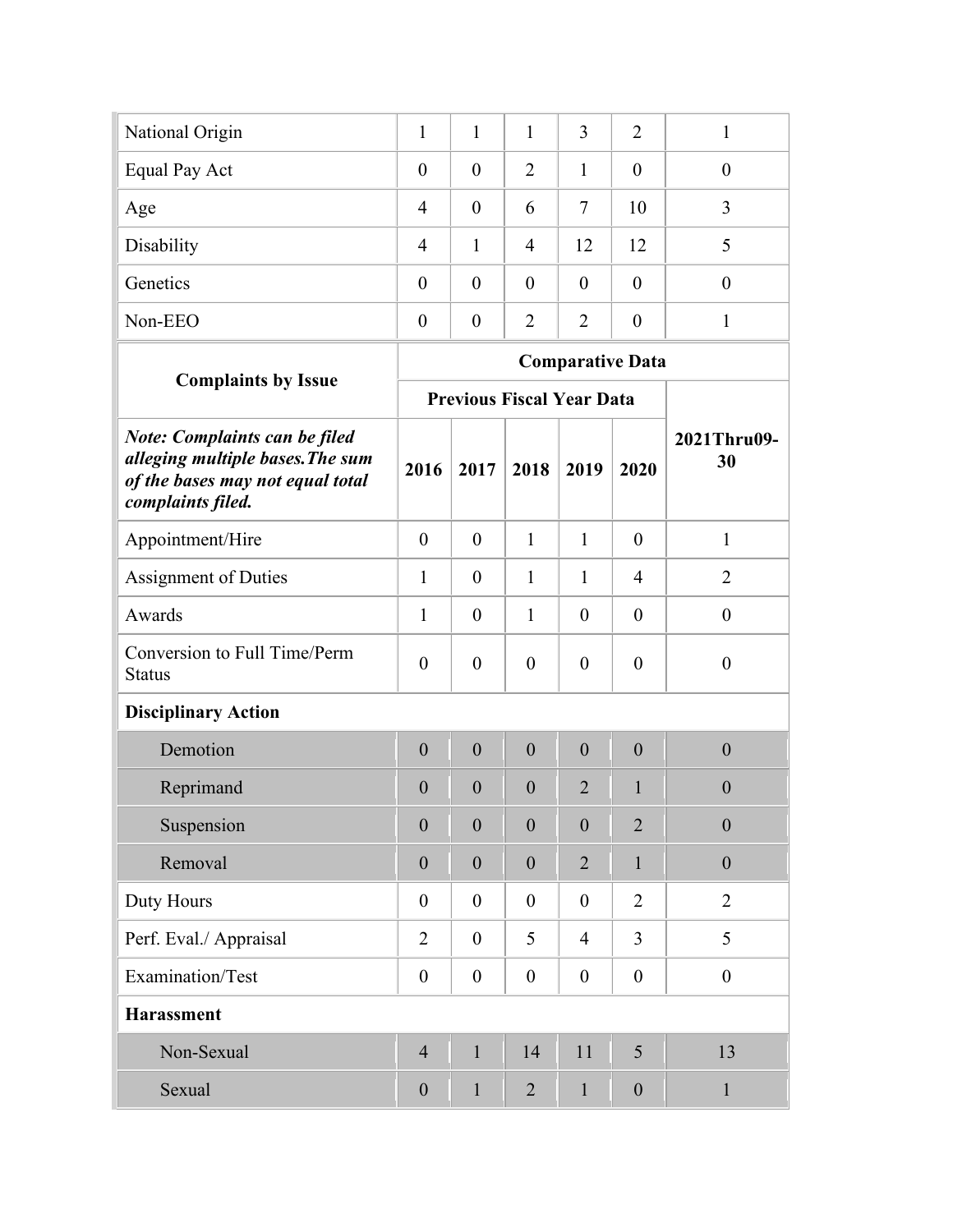| <b>Medical Examination</b>                 |                                                                  | $\theta$                                                                       | $\overline{0}$   |  | $\theta$         | $\theta$                | $\overline{0}$ | $\theta$         |  |  |  |
|--------------------------------------------|------------------------------------------------------------------|--------------------------------------------------------------------------------|------------------|--|------------------|-------------------------|----------------|------------------|--|--|--|
| Pay including overtime                     |                                                                  | $\theta$                                                                       | $\theta$         |  | $\theta$         | $\theta$                | $\overline{2}$ | $\theta$         |  |  |  |
| Promotion/Non-Selection                    |                                                                  | 5                                                                              | $\boldsymbol{0}$ |  | $\overline{4}$   | 6                       | $\overline{4}$ | $\mathbf{1}$     |  |  |  |
| Reassignment                               |                                                                  |                                                                                |                  |  |                  |                         |                |                  |  |  |  |
| Denied                                     |                                                                  | $\boldsymbol{0}$                                                               | $\overline{0}$   |  | $\mathbf{1}$     | $\mathbf{1}$            | $\overline{0}$ | $\boldsymbol{0}$ |  |  |  |
| Directed                                   |                                                                  | $\overline{0}$                                                                 | $\overline{0}$   |  | $\overline{3}$   | $\mathbf{1}$            | $\mathbf{1}$   | $\overline{0}$   |  |  |  |
| Reasonable Accommodation<br>Disability     |                                                                  | $\mathbf{1}$                                                                   | $\boldsymbol{0}$ |  | 1                | 6                       | 9              | $\overline{2}$   |  |  |  |
| Reinstatement                              |                                                                  | $\theta$                                                                       | $\theta$         |  | $\theta$         | $\theta$                | $\theta$       | $\theta$         |  |  |  |
| Religious Accommodation                    |                                                                  | $\overline{2}$<br>$\mathbf{1}$<br>$\theta$<br>$\theta$<br>$\theta$<br>$\theta$ |                  |  |                  |                         |                |                  |  |  |  |
| Retirement                                 |                                                                  | $\mathbf{1}$<br>$\theta$<br>$\theta$<br>$\theta$<br>$\theta$<br>$\overline{0}$ |                  |  |                  |                         |                |                  |  |  |  |
| Sex-Stereotyping                           |                                                                  | $\theta$<br>$\theta$<br>$\theta$<br>$\theta$<br>$\theta$<br>$\theta$           |                  |  |                  |                         |                |                  |  |  |  |
| Telework                                   |                                                                  | 2<br>$\theta$<br>1<br>$\theta$<br>$\mathbf{1}$<br>$\overline{0}$               |                  |  |                  |                         |                |                  |  |  |  |
| Termination                                |                                                                  | $\theta$                                                                       | 1                |  | 1                | $\theta$                | $\mathbf{1}$   | 1                |  |  |  |
| Terms/Conditions of Employment             |                                                                  | $\theta$                                                                       | $\mathbf{1}$     |  | 5                | 3                       | $\theta$       | $\theta$         |  |  |  |
| Time and Attendance                        |                                                                  | 3                                                                              | $\theta$         |  | $\mathbf{1}$     | $\overline{2}$          | $\overline{2}$ | 3                |  |  |  |
| Training                                   |                                                                  | $\boldsymbol{0}$                                                               | $\boldsymbol{0}$ |  | $\boldsymbol{0}$ | $\overline{4}$          | $\mathbf{1}$   | $\overline{4}$   |  |  |  |
| Other                                      |                                                                  |                                                                                |                  |  |                  |                         |                |                  |  |  |  |
|                                            |                                                                  |                                                                                |                  |  |                  | <b>Comparative Data</b> |                |                  |  |  |  |
| <b>Processing Time</b>                     |                                                                  | <b>Previous Fiscal Year Data</b>                                               |                  |  |                  |                         |                | 2021Thru09-      |  |  |  |
|                                            | 2016                                                             | 2017                                                                           | 2018             |  |                  | 2019                    | 2020           | 30               |  |  |  |
| Complaints pending during fiscal year      |                                                                  |                                                                                |                  |  |                  |                         |                |                  |  |  |  |
| Average number of<br>days in investigation | 195.57                                                           | 214.12                                                                         | 159.67           |  |                  | 183.78                  | 229.10         | 143.35           |  |  |  |
| Average number of<br>days in final action  | 17.57                                                            | 5.00                                                                           | 2.00             |  |                  | 66.86                   | 33.44          | 47.50            |  |  |  |
|                                            | Complaint pending during fiscal year where hearing was requested |                                                                                |                  |  |                  |                         |                |                  |  |  |  |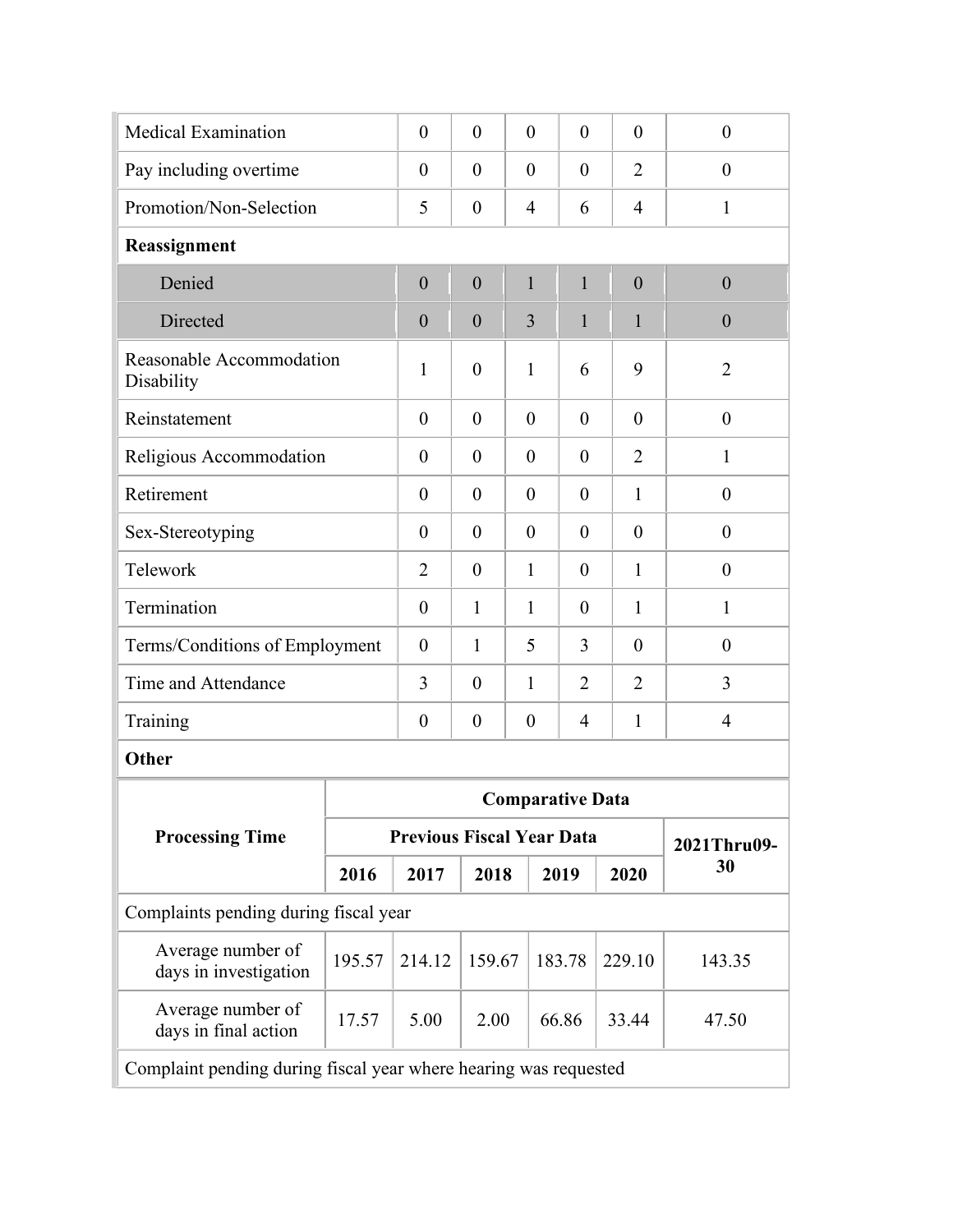| Average number of<br>days in investigation                           | 166.40                                      |                                  | 214.12           |                  |                         | 155.29         |      |                | 177.31           |                                  |                | 247.00           |                  | 140.33           |  |  |
|----------------------------------------------------------------------|---------------------------------------------|----------------------------------|------------------|------------------|-------------------------|----------------|------|----------------|------------------|----------------------------------|----------------|------------------|------------------|------------------|--|--|
| Average number of<br>days in final action                            | 5.80                                        |                                  |                  | 5.00             |                         | 2.00           |      |                | 34.50            |                                  |                | 20.50            |                  | 2.33             |  |  |
| Complaint pending during fiscal year where hearing was not requested |                                             |                                  |                  |                  |                         |                |      |                |                  |                                  |                |                  |                  |                  |  |  |
| Average number of<br>days in investigation                           | 268.50                                      |                                  |                  | $\mathbf{0}$     |                         | 175.00         |      |                | 200.60           |                                  |                | 221.93           |                  | 145.00           |  |  |
| Average number of<br>days in final action                            | 47.00                                       |                                  |                  | $\theta$         |                         | $\mathbf{0}$   |      |                | 79.80            |                                  |                | 41.20            |                  | 57.92            |  |  |
|                                                                      |                                             |                                  |                  |                  | <b>Comparative Data</b> |                |      |                |                  |                                  |                |                  |                  |                  |  |  |
| <b>Complaints Dismissed by</b><br><b>Agency</b>                      |                                             | <b>Previous Fiscal Year Data</b> |                  |                  |                         |                |      |                |                  |                                  | 2021Thru09-    |                  |                  |                  |  |  |
|                                                                      |                                             |                                  | 2016             |                  | 2017<br>2018            |                |      |                | 2019             |                                  | 2020           |                  | 30               |                  |  |  |
| <b>Total Complaints Dismissed by</b><br>Agency                       |                                             | $\theta$<br>$\overline{0}$       |                  |                  |                         |                |      | 4              |                  | $\overline{0}$                   |                | $\overline{2}$   |                  | $\theta$         |  |  |
| Average days pending prior to<br>dismissal                           |                                             |                                  | $\theta$         |                  | $\theta$                |                |      | 10             |                  | $\overline{0}$                   |                | 67               |                  | $\theta$         |  |  |
|                                                                      | <b>Complaints Withdrawn by Complainants</b> |                                  |                  |                  |                         |                |      |                |                  |                                  |                |                  |                  |                  |  |  |
| Total Complaints Withdrawn by<br>Complainants                        |                                             |                                  | $\mathbf{0}$     |                  | $\mathbf{1}$            |                |      | $\overline{2}$ |                  | $\theta$                         |                | 10               | $\mathbf{1}$     |                  |  |  |
|                                                                      |                                             |                                  |                  |                  |                         |                |      |                |                  | <b>Comparative Data</b>          |                |                  |                  |                  |  |  |
| <b>Total Final Agency Actions</b>                                    |                                             |                                  |                  |                  |                         |                |      |                |                  | <b>Previous Fiscal Year Data</b> |                |                  |                  | 2021Thru09-      |  |  |
| <b>Finding Discrimination</b>                                        |                                             | 2016                             |                  |                  | 2017                    |                | 2018 |                |                  | 2019                             |                | 2020             |                  | 30               |  |  |
|                                                                      | #                                           |                                  | $\frac{0}{0}$    | #                | $\frac{0}{0}$           | #              |      | $\frac{0}{0}$  | #                | $\frac{0}{0}$                    | #              | $\frac{0}{0}$    | #                | $\frac{0}{0}$    |  |  |
| <b>Total Number Findings</b>                                         | $\overline{0}$                              |                                  |                  | $\boldsymbol{0}$ |                         | $\overline{0}$ |      |                | $\overline{0}$   |                                  | $\theta$       |                  | $\mathbf{0}$     |                  |  |  |
| Without Hearing                                                      | $\overline{0}$                              |                                  | $\theta$         | $\overline{0}$   | $\theta$                | $\overline{0}$ |      | $\overline{0}$ | $\overline{0}$   | $\theta$                         | $\overline{0}$ | $\boldsymbol{0}$ | $\boldsymbol{0}$ | $\boldsymbol{0}$ |  |  |
| With Hearing                                                         | $\boldsymbol{0}$                            |                                  | $\boldsymbol{0}$ | $\overline{0}$   | $\boldsymbol{0}$        | $\overline{0}$ |      | $\overline{0}$ | $\boldsymbol{0}$ | $\boldsymbol{0}$                 | $\overline{0}$ | $\overline{0}$   | $\boldsymbol{0}$ | $\boldsymbol{0}$ |  |  |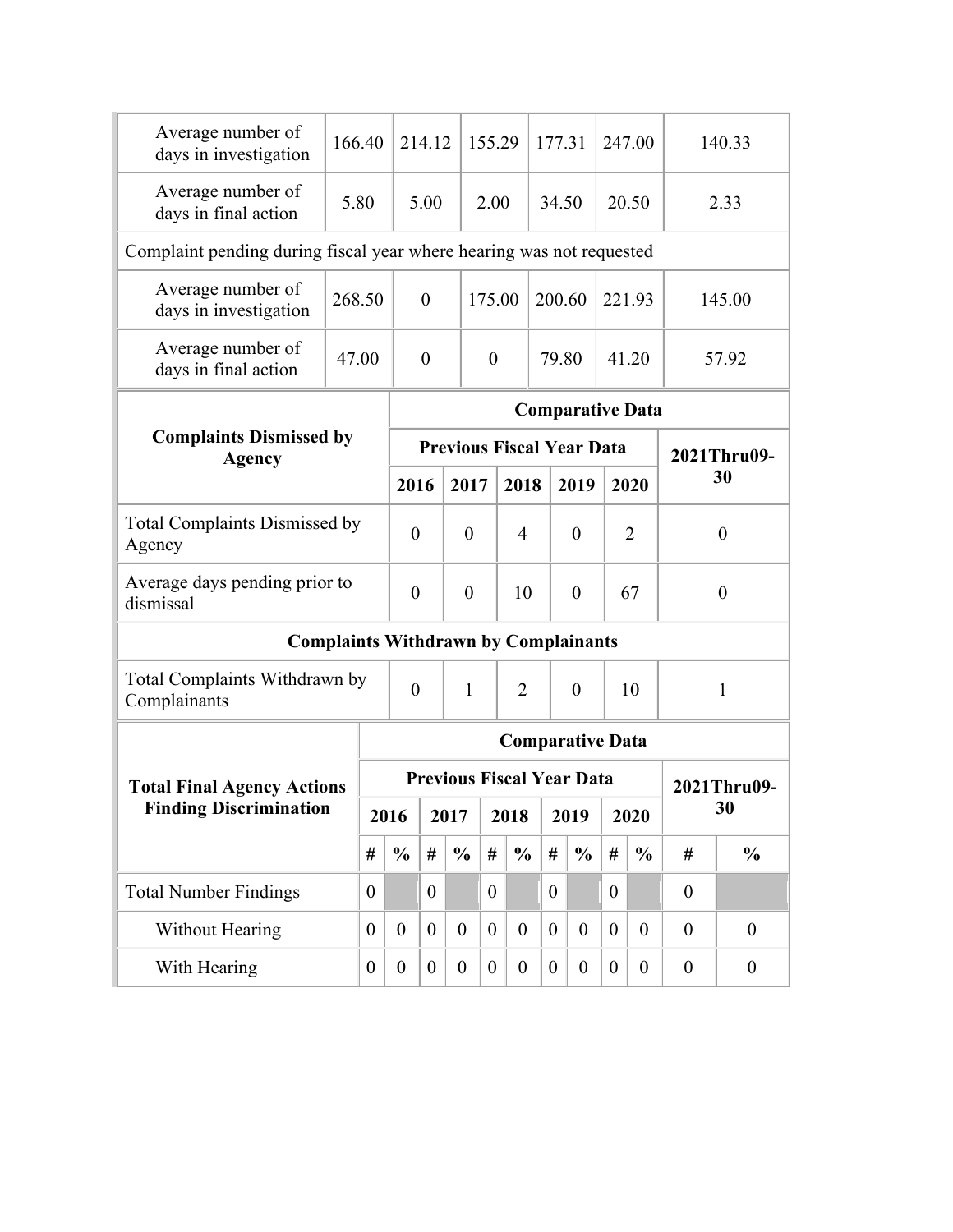| <b>Findings of Discrimination</b>                                                                   | <b>Comparative Data</b><br><b>Previous Fiscal Year Data</b> |                  |                  |                  |                  |                  |                  |                  |                  |                  |                  |                  |
|-----------------------------------------------------------------------------------------------------|-------------------------------------------------------------|------------------|------------------|------------------|------------------|------------------|------------------|------------------|------------------|------------------|------------------|------------------|
| <b>Rendered by Basis</b>                                                                            |                                                             |                  |                  |                  |                  |                  |                  |                  |                  |                  |                  | 2021Thru09-      |
| <b>Note: Complaints can be filed</b>                                                                |                                                             | 2016             |                  | 2017             |                  | 2018             |                  | 2019             |                  | 2020             |                  | 30               |
| alleging multiple bases. The<br>sum of the bases may not<br>equal total complaints and<br>findings. | #                                                           | $\frac{0}{0}$    | #                | $\frac{0}{0}$    | #                | $\frac{0}{0}$    | #                | $\frac{0}{0}$    | #                | $\frac{0}{0}$    | #                | $\frac{0}{0}$    |
| <b>Total Number Findings</b>                                                                        | $\theta$                                                    |                  | $\theta$         |                  | $\theta$         |                  | $\overline{0}$   |                  | $\theta$         |                  | $\boldsymbol{0}$ |                  |
| Race                                                                                                | $\theta$                                                    | $\boldsymbol{0}$ | $\theta$         | $\theta$         | $\overline{0}$   | $\theta$         | $\theta$         | $\overline{0}$   | $\boldsymbol{0}$ | $\overline{0}$   | $\theta$         | $\boldsymbol{0}$ |
| Color                                                                                               | $\overline{0}$                                              | $\boldsymbol{0}$ | $\theta$         | $\theta$         | $\theta$         | $\theta$         | $\theta$         | $\overline{0}$   | $\theta$         | $\theta$         | $\boldsymbol{0}$ | $\boldsymbol{0}$ |
| Religion                                                                                            | $\theta$                                                    | $\boldsymbol{0}$ | $\theta$         | $\theta$         | $\boldsymbol{0}$ | $\overline{0}$   | $\theta$         | $\overline{0}$   | $\boldsymbol{0}$ | $\overline{0}$   | $\theta$         | $\boldsymbol{0}$ |
| Reprisal                                                                                            | $\theta$                                                    | $\boldsymbol{0}$ | $\theta$         | $\theta$         | $\theta$         | $\overline{0}$   | $\theta$         | $\overline{0}$   | $\theta$         | $\theta$         | $\theta$         | $\boldsymbol{0}$ |
| <b>Sex</b>                                                                                          | $\overline{0}$                                              | $\boldsymbol{0}$ | $\theta$         | $\overline{0}$   | $\boldsymbol{0}$ | $\boldsymbol{0}$ | $\theta$         | $\boldsymbol{0}$ | $\theta$         | $\overline{0}$   | $\theta$         | $\boldsymbol{0}$ |
| <b>PDA</b>                                                                                          | $\overline{0}$                                              | $\boldsymbol{0}$ | $\theta$         | $\overline{0}$   | $\theta$         | $\overline{0}$   | $\theta$         | $\overline{0}$   | $\theta$         | $\overline{0}$   | $\theta$         | $\boldsymbol{0}$ |
| National Origin                                                                                     | $\overline{0}$                                              | $\boldsymbol{0}$ | $\theta$         | $\overline{0}$   | $\theta$         | $\overline{0}$   | $\theta$         | $\overline{0}$   | $\theta$         | $\overline{0}$   | $\theta$         | $\boldsymbol{0}$ |
| Equal Pay Act                                                                                       | $\theta$                                                    | $\boldsymbol{0}$ | $\theta$         | $\overline{0}$   | $\boldsymbol{0}$ | $\overline{0}$   | $\theta$         | $\overline{0}$   | $\theta$         | $\overline{0}$   | $\theta$         | $\boldsymbol{0}$ |
| Age                                                                                                 | $\boldsymbol{0}$                                            | $\boldsymbol{0}$ | $\theta$         | $\overline{0}$   | $\boldsymbol{0}$ | $\theta$         | $\overline{0}$   | $\mathbf{0}$     | $\theta$         | $\overline{0}$   | $\theta$         | $\boldsymbol{0}$ |
| Disability                                                                                          | $\boldsymbol{0}$                                            | $\boldsymbol{0}$ | $\theta$         | $\overline{0}$   | $\boldsymbol{0}$ | $\boldsymbol{0}$ | $\overline{0}$   | $\mathbf{0}$     | $\boldsymbol{0}$ | $\overline{0}$   | $\boldsymbol{0}$ | $\boldsymbol{0}$ |
| Genetics                                                                                            | $\boldsymbol{0}$                                            | $\boldsymbol{0}$ | $\theta$         | $\overline{0}$   | $\boldsymbol{0}$ | $\boldsymbol{0}$ | $\theta$         | $\boldsymbol{0}$ | $\boldsymbol{0}$ | $\overline{0}$   | $\theta$         | $\overline{0}$   |
| Non-EEO                                                                                             | $\boldsymbol{0}$                                            | $\boldsymbol{0}$ | $\boldsymbol{0}$ | $\boldsymbol{0}$ | $\boldsymbol{0}$ | $\boldsymbol{0}$ | $\boldsymbol{0}$ | $\boldsymbol{0}$ | $\boldsymbol{0}$ | $\boldsymbol{0}$ | $\boldsymbol{0}$ | $\boldsymbol{0}$ |
|                                                                                                     |                                                             |                  |                  |                  |                  |                  |                  |                  |                  |                  |                  |                  |
| <b>Findings After Hearing</b>                                                                       | $\boldsymbol{0}$                                            |                  | $\boldsymbol{0}$ |                  | $\boldsymbol{0}$ |                  | $\overline{0}$   |                  | $\boldsymbol{0}$ |                  | $\mathbf{0}$     |                  |
| Race                                                                                                | $\boldsymbol{0}$                                            | $\boldsymbol{0}$ | $\boldsymbol{0}$ | $\boldsymbol{0}$ | $\boldsymbol{0}$ | $\boldsymbol{0}$ | $\overline{0}$   | $\boldsymbol{0}$ | $\boldsymbol{0}$ | $\boldsymbol{0}$ | $\boldsymbol{0}$ | $\boldsymbol{0}$ |
| Color                                                                                               | $\overline{0}$                                              | $\boldsymbol{0}$ | $\boldsymbol{0}$ | $\boldsymbol{0}$ | $\boldsymbol{0}$ | $\boldsymbol{0}$ | $\overline{0}$   | $\boldsymbol{0}$ | $\boldsymbol{0}$ | $\boldsymbol{0}$ | $\boldsymbol{0}$ | $\boldsymbol{0}$ |
| Religion                                                                                            | $\overline{0}$                                              | $\boldsymbol{0}$ | $\overline{0}$   | $\boldsymbol{0}$ | $\boldsymbol{0}$ | $\boldsymbol{0}$ | $\overline{0}$   | $\boldsymbol{0}$ | $\boldsymbol{0}$ | $\boldsymbol{0}$ | $\boldsymbol{0}$ | $\mathbf{0}$     |
| Reprisal                                                                                            | $\overline{0}$                                              | $\boldsymbol{0}$ | $\overline{0}$   | $\boldsymbol{0}$ | $\theta$         | $\overline{0}$   | $\overline{0}$   | $\theta$         | $\theta$         | $\boldsymbol{0}$ | $\boldsymbol{0}$ | $\mathbf{0}$     |
| <b>Sex</b>                                                                                          | $\boldsymbol{0}$                                            | $\boldsymbol{0}$ | $\overline{0}$   | $\boldsymbol{0}$ | $\boldsymbol{0}$ | $\boldsymbol{0}$ | $\overline{0}$   | $\boldsymbol{0}$ | $\boldsymbol{0}$ | $\boldsymbol{0}$ | $\boldsymbol{0}$ | $\overline{0}$   |
| <b>PDA</b>                                                                                          | $\boldsymbol{0}$                                            | $\boldsymbol{0}$ | $\boldsymbol{0}$ | $\boldsymbol{0}$ | $\boldsymbol{0}$ | $\boldsymbol{0}$ | $\overline{0}$   | $\boldsymbol{0}$ | $\boldsymbol{0}$ | $\boldsymbol{0}$ | $\boldsymbol{0}$ | $\boldsymbol{0}$ |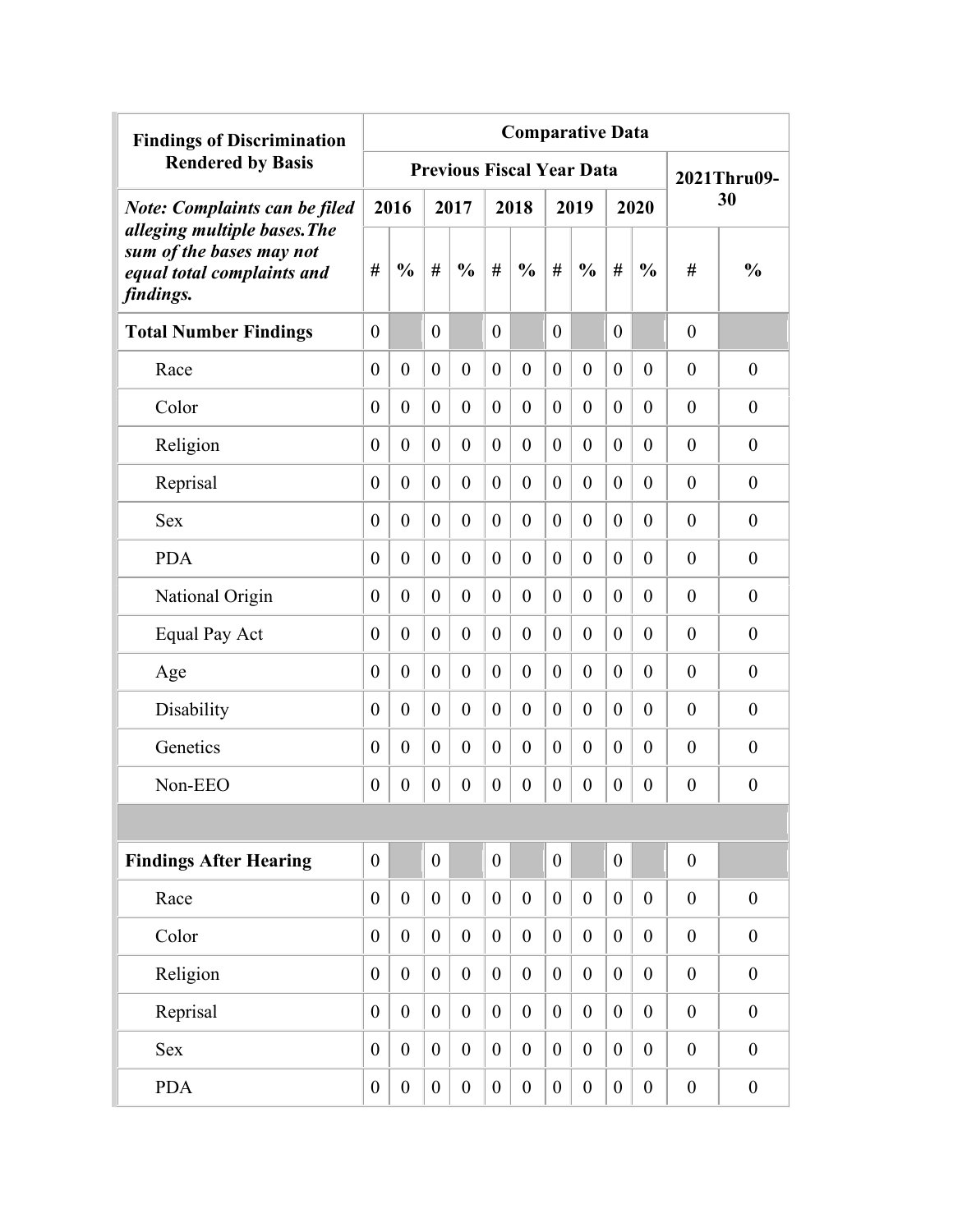| National Origin                   | $\theta$         | $\overline{0}$   | $\overline{0}$   | $\overline{0}$   | $\theta$         | $\theta$         | $\overline{0}$   | $\theta$                         | $\overline{0}$   | $\overline{0}$   | $\overline{0}$   | $\boldsymbol{0}$ |
|-----------------------------------|------------------|------------------|------------------|------------------|------------------|------------------|------------------|----------------------------------|------------------|------------------|------------------|------------------|
| Equal Pay Act                     | $\boldsymbol{0}$ | $\boldsymbol{0}$ | $\overline{0}$   | $\overline{0}$   | $\theta$         | $\overline{0}$   | $\theta$         | $\boldsymbol{0}$                 | $\overline{0}$   | $\overline{0}$   | $\boldsymbol{0}$ | $\boldsymbol{0}$ |
| Age                               | $\overline{0}$   | $\boldsymbol{0}$ | $\overline{0}$   | $\overline{0}$   | $\theta$         | $\overline{0}$   | $\theta$         | $\boldsymbol{0}$                 | $\overline{0}$   | $\overline{0}$   | $\boldsymbol{0}$ | $\boldsymbol{0}$ |
| Disability                        | $\overline{0}$   | $\boldsymbol{0}$ | $\overline{0}$   | $\overline{0}$   | $\theta$         | $\boldsymbol{0}$ | $\theta$         | $\boldsymbol{0}$                 | $\overline{0}$   | $\overline{0}$   | $\boldsymbol{0}$ | $\boldsymbol{0}$ |
| Genetics                          | $\theta$         | $\overline{0}$   | $\overline{0}$   | $\theta$         | $\theta$         | $\overline{0}$   | $\theta$         | $\theta$                         | $\overline{0}$   | $\overline{0}$   | $\overline{0}$   | $\overline{0}$   |
| Non-EEO                           | $\boldsymbol{0}$ | $\boldsymbol{0}$ | $\boldsymbol{0}$ | $\boldsymbol{0}$ | $\boldsymbol{0}$ | $\boldsymbol{0}$ | $\boldsymbol{0}$ | $\boldsymbol{0}$                 | $\boldsymbol{0}$ | $\overline{0}$   | $\boldsymbol{0}$ | $\boldsymbol{0}$ |
|                                   |                  |                  |                  |                  |                  |                  |                  |                                  |                  |                  |                  |                  |
| <b>Findings Without Hearing</b>   | $\boldsymbol{0}$ |                  | $\boldsymbol{0}$ |                  | $\overline{0}$   |                  | $\overline{0}$   |                                  | $\boldsymbol{0}$ |                  | $\boldsymbol{0}$ |                  |
| Race                              | $\overline{0}$   | $\overline{0}$   | $\overline{0}$   | $\overline{0}$   | $\theta$         | $\mathbf{0}$     | $\theta$         | $\theta$                         | $\theta$         | $\theta$         | $\overline{0}$   | $\mathbf{0}$     |
| Color                             | $\overline{0}$   | $\overline{0}$   | $\overline{0}$   | $\overline{0}$   | $\theta$         | $\overline{0}$   | $\theta$         | $\overline{0}$                   | $\overline{0}$   | $\overline{0}$   | $\overline{0}$   | $\boldsymbol{0}$ |
| Religion                          | $\overline{0}$   | $\overline{0}$   | $\overline{0}$   | $\overline{0}$   | $\theta$         | $\overline{0}$   | $\theta$         | $\overline{0}$                   | $\overline{0}$   | $\overline{0}$   | $\boldsymbol{0}$ | $\boldsymbol{0}$ |
| Reprisal                          | $\overline{0}$   | $\overline{0}$   | $\overline{0}$   | $\overline{0}$   | $\theta$         | $\overline{0}$   | $\theta$         | $\mathbf{0}$                     | $\overline{0}$   | $\overline{0}$   | $\boldsymbol{0}$ | $\boldsymbol{0}$ |
| Sex                               | $\boldsymbol{0}$ | $\overline{0}$   | $\mathbf{0}$     | $\overline{0}$   | $\theta$         | $\overline{0}$   | $\theta$         | $\overline{0}$                   | $\overline{0}$   | $\overline{0}$   | $\boldsymbol{0}$ | $\boldsymbol{0}$ |
| <b>PDA</b>                        | $\boldsymbol{0}$ | $\boldsymbol{0}$ | $\mathbf{0}$     | $\overline{0}$   | $\overline{0}$   | $\overline{0}$   | $\theta$         | $\mathbf{0}$                     | $\overline{0}$   | $\overline{0}$   | $\boldsymbol{0}$ | $\boldsymbol{0}$ |
| National Origin                   | $\boldsymbol{0}$ | $\boldsymbol{0}$ | $\overline{0}$   | $\overline{0}$   | $\overline{0}$   | $\boldsymbol{0}$ | $\theta$         | $\mathbf{0}$                     | $\boldsymbol{0}$ | $\overline{0}$   | $\boldsymbol{0}$ | $\boldsymbol{0}$ |
| <b>Equal Pay Act</b>              | $\boldsymbol{0}$ | $\boldsymbol{0}$ | $\theta$         | $\overline{0}$   | $\overline{0}$   | $\overline{0}$   | $\theta$         | $\theta$                         | $\overline{0}$   | $\overline{0}$   | $\boldsymbol{0}$ | $\boldsymbol{0}$ |
| Age                               | $\boldsymbol{0}$ | $\boldsymbol{0}$ | $\theta$         | $\overline{0}$   | $\boldsymbol{0}$ | $\boldsymbol{0}$ | $\theta$         | $\theta$                         | $\overline{0}$   | $\overline{0}$   | $\overline{0}$   | $\boldsymbol{0}$ |
| Disability                        | $\boldsymbol{0}$ | $\boldsymbol{0}$ | $\boldsymbol{0}$ | $\boldsymbol{0}$ | $\boldsymbol{0}$ | $\boldsymbol{0}$ | $\theta$         | $\theta$                         | $\boldsymbol{0}$ | $\boldsymbol{0}$ | $\boldsymbol{0}$ | $\boldsymbol{0}$ |
| Genetics                          | $\boldsymbol{0}$ | $\boldsymbol{0}$ | $\boldsymbol{0}$ | $\boldsymbol{0}$ | $\boldsymbol{0}$ | $\boldsymbol{0}$ | $\boldsymbol{0}$ | $\boldsymbol{0}$                 | $\boldsymbol{0}$ | $\boldsymbol{0}$ | $\boldsymbol{0}$ | $\boldsymbol{0}$ |
| Non-EEO                           | $\boldsymbol{0}$ | $\boldsymbol{0}$ | $\boldsymbol{0}$ | $\boldsymbol{0}$ | $\boldsymbol{0}$ | $\boldsymbol{0}$ | $\theta$         | $\boldsymbol{0}$                 | $\boldsymbol{0}$ | $\boldsymbol{0}$ | $\boldsymbol{0}$ | $\boldsymbol{0}$ |
|                                   |                  |                  |                  |                  |                  |                  |                  | <b>Comparative Data</b>          |                  |                  |                  |                  |
| <b>Findings of Discrimination</b> |                  |                  |                  |                  |                  |                  |                  | <b>Previous Fiscal Year Data</b> |                  |                  |                  | 2021Thru09-      |
| <b>Rendered by Issue</b>          |                  | 2016             |                  | 2017             |                  | 2018             |                  | 2019                             |                  | 2020             |                  | 30               |
|                                   | #                | $\frac{0}{0}$    | #                | $\frac{0}{0}$    | #                | $\frac{0}{0}$    | #                | $\frac{0}{0}$                    | #                | $\frac{0}{0}$    | #                | $\frac{0}{0}$    |
| <b>Total Number Findings</b>      | $\theta$         |                  | $\theta$         |                  | $\boldsymbol{0}$ |                  | $\overline{0}$   |                                  | $\overline{0}$   |                  | $\boldsymbol{0}$ |                  |
| Appointment/Hire                  | $\boldsymbol{0}$ | $\boldsymbol{0}$ | $\boldsymbol{0}$ | $\boldsymbol{0}$ | $\boldsymbol{0}$ | $\boldsymbol{0}$ | $\overline{0}$   | $\boldsymbol{0}$                 | $\boldsymbol{0}$ | $\boldsymbol{0}$ | $\boldsymbol{0}$ | $\boldsymbol{0}$ |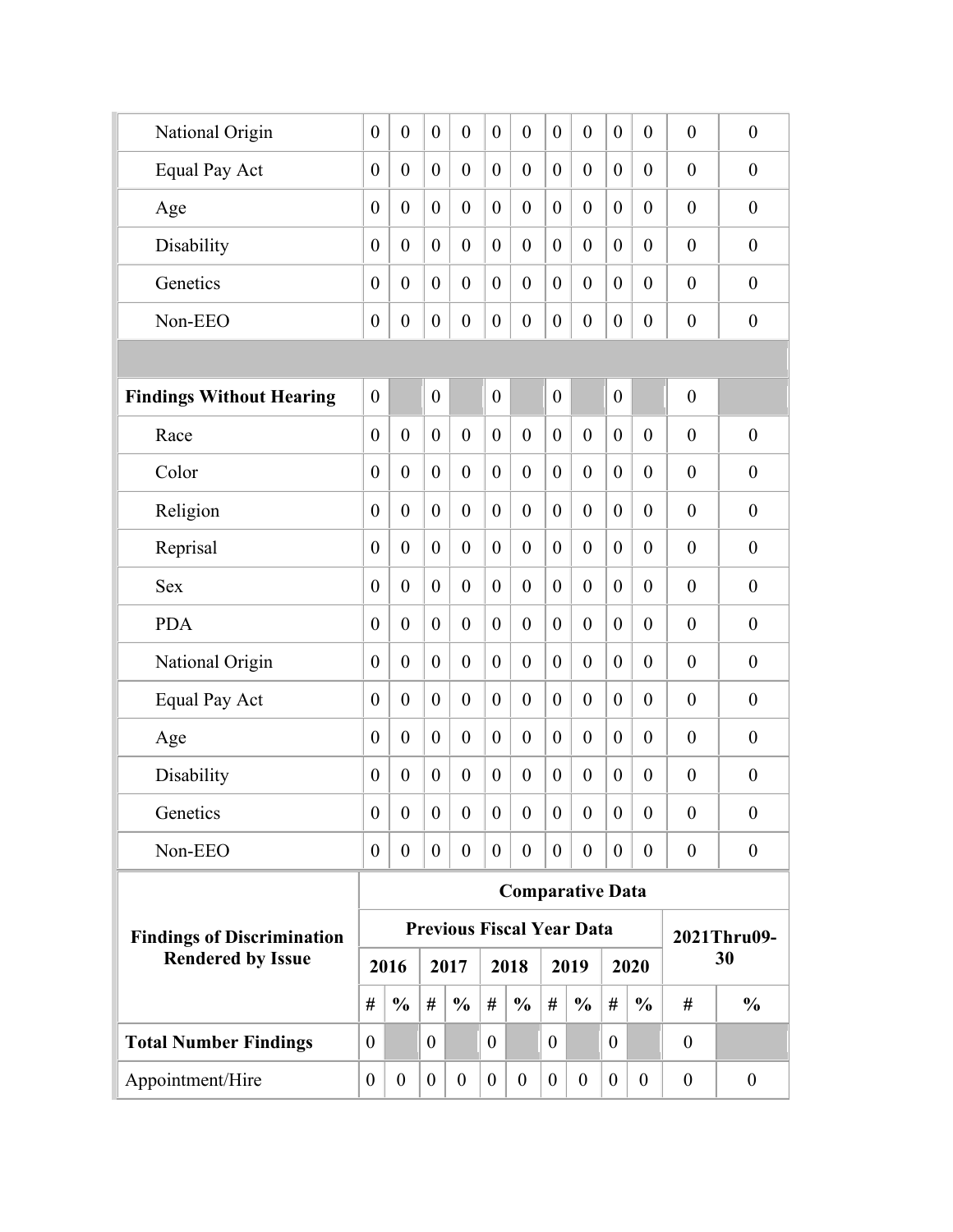| Assignment of Duties                          | $\overline{0}$   | $\overline{0}$   | $\theta$         | $\overline{0}$   | $\theta$         | $\overline{0}$   | $\theta$         | $\overline{0}$   | $\theta$         | $\overline{0}$   | $\theta$         | $\overline{0}$   |
|-----------------------------------------------|------------------|------------------|------------------|------------------|------------------|------------------|------------------|------------------|------------------|------------------|------------------|------------------|
| Awards                                        | $\overline{0}$   | $\overline{0}$   | $\theta$         | $\overline{0}$   | $\theta$         | $\theta$         | $\theta$         | $\overline{0}$   | $\overline{0}$   | $\theta$         | $\theta$         | $\overline{0}$   |
| Conversion to Full<br><b>Time/Perm Status</b> | $\boldsymbol{0}$ | $\boldsymbol{0}$ | $\theta$         | $\boldsymbol{0}$ | $\boldsymbol{0}$ | $\overline{0}$   | $\boldsymbol{0}$ | $\boldsymbol{0}$ | $\overline{0}$   | $\overline{0}$   | $\theta$         | $\boldsymbol{0}$ |
| Disciplinary Action                           |                  |                  |                  |                  |                  |                  |                  |                  |                  |                  |                  |                  |
| Demotion                                      | $\overline{0}$   | $\overline{0}$   | $\mathbf{0}$     | $\overline{0}$   | $\mathbf{0}$     | $\overline{0}$   | $\mathbf{0}$     | $\overline{0}$   | $\theta$         | $\overline{0}$   | $\theta$         | $\boldsymbol{0}$ |
| Reprimand                                     | $\overline{0}$   | $\overline{0}$   | $\theta$         | $\overline{0}$   | $\theta$         | $\theta$         | $\theta$         | $\theta$         | $\overline{0}$   | $\overline{0}$   | $\theta$         | $\overline{0}$   |
| Suspension                                    | $\boldsymbol{0}$ | $\overline{0}$   | $\theta$         | $\overline{0}$   | $\theta$         | $\theta$         | $\overline{0}$   | $\overline{0}$   | $\overline{0}$   | $\theta$         | $\theta$         | $\overline{0}$   |
| Removal                                       | $\overline{0}$   | $\overline{0}$   | $\theta$         | $\overline{0}$   | $\theta$         | $\overline{0}$   | $\overline{0}$   | $\overline{0}$   | $\overline{0}$   | $\overline{0}$   | $\theta$         | $\overline{0}$   |
| Duty Hours                                    | $\overline{0}$   | $\overline{0}$   | $\overline{0}$   | $\overline{0}$   | $\theta$         | $\overline{0}$   | $\overline{0}$   | $\overline{0}$   | $\overline{0}$   | $\overline{0}$   | $\theta$         | $\overline{0}$   |
| Perf. Eval./ Appraisal                        | $\boldsymbol{0}$ | $\overline{0}$   | $\theta$         | $\overline{0}$   | $\theta$         | $\overline{0}$   | $\overline{0}$   | $\overline{0}$   | $\theta$         | $\overline{0}$   | $\theta$         | $\overline{0}$   |
| Examination/Test                              | $\boldsymbol{0}$ | $\boldsymbol{0}$ | $\boldsymbol{0}$ | $\boldsymbol{0}$ | $\boldsymbol{0}$ | $\overline{0}$   | $\overline{0}$   | $\boldsymbol{0}$ | $\theta$         | $\overline{0}$   | $\theta$         | $\boldsymbol{0}$ |
| Harassment                                    |                  |                  |                  |                  |                  |                  |                  |                  |                  |                  |                  |                  |
| Non-Sexual                                    | $\boldsymbol{0}$ | $\overline{0}$   | $\mathbf{0}$     | $\overline{0}$   | $\overline{0}$   | $\overline{0}$   | $\mathbf{0}$     | $\overline{0}$   | $\overline{0}$   | $\overline{0}$   | $\theta$         | $\overline{0}$   |
| Sexual                                        | $\overline{0}$   | $\overline{0}$   | $\theta$         | $\overline{0}$   | $\theta$         | $\overline{0}$   | $\theta$         | $\overline{0}$   | $\overline{0}$   | $\theta$         | $\theta$         | $\theta$         |
| <b>Medical Examination</b>                    | $\overline{0}$   | $\overline{0}$   | $\theta$         | $\overline{0}$   | $\theta$         | $\overline{0}$   | $\theta$         | $\overline{0}$   | $\overline{0}$   | $\theta$         | $\theta$         | $\overline{0}$   |
| Pay including overtime                        | $\overline{0}$   | $\overline{0}$   | $\theta$         | $\overline{0}$   | $\theta$         | $\theta$         | $\theta$         | $\overline{0}$   | $\overline{0}$   | $\theta$         | $\theta$         | $\theta$         |
| Promotion/Non-Selection                       | $\boldsymbol{0}$ | $\boldsymbol{0}$ | $\boldsymbol{0}$ | $\boldsymbol{0}$ | $\boldsymbol{0}$ | $\boldsymbol{0}$ | $\boldsymbol{0}$ | $\boldsymbol{0}$ | $\boldsymbol{0}$ | $\boldsymbol{0}$ | $\boldsymbol{0}$ | $\boldsymbol{0}$ |
| Reassignment                                  |                  |                  |                  |                  |                  |                  |                  |                  |                  |                  |                  |                  |
| Denied                                        | $\theta$         | $\boldsymbol{0}$ | $\overline{0}$   | $\overline{0}$   | $\theta$         | $\overline{0}$   | $\theta$         | $\mathbf{0}$     | $\overline{0}$   | $\overline{0}$   | $\theta$         | $\boldsymbol{0}$ |
| Directed                                      | $\theta$         | $\boldsymbol{0}$ | $\overline{0}$   | $\overline{0}$   | $\theta$         | $\overline{0}$   | $\boldsymbol{0}$ | $\theta$         | $\overline{0}$   | $\boldsymbol{0}$ | $\theta$         | $\boldsymbol{0}$ |
| Reasonable Accommodation<br>Disability        | $\overline{0}$   | $\overline{0}$   | $\theta$         | $\boldsymbol{0}$ | $\boldsymbol{0}$ | $\mathbf{0}$     | $\theta$         | $\overline{0}$   | $\theta$         | $\theta$         | $\theta$         | $\boldsymbol{0}$ |
| Reinstatement                                 | $\theta$         | $\mathbf{0}$     | $\overline{0}$   | $\overline{0}$   | $\theta$         | $\overline{0}$   | $\theta$         | $\mathbf{0}$     | $\overline{0}$   | $\overline{0}$   | $\theta$         | $\overline{0}$   |
| Religious Accommodation                       | $\theta$         | $\theta$         | $\overline{0}$   | $\overline{0}$   | $\theta$         | $\overline{0}$   | $\overline{0}$   | $\theta$         | $\overline{0}$   | $\overline{0}$   | $\theta$         | $\overline{0}$   |
| Retirement                                    | $\overline{0}$   | $\mathbf{0}$     | $\overline{0}$   | $\overline{0}$   | $\theta$         | $\overline{0}$   | $\theta$         | $\overline{0}$   | $\overline{0}$   | $\overline{0}$   | $\theta$         | $\overline{0}$   |
| Sex-Stereotyping                              | $\boldsymbol{0}$ | $\boldsymbol{0}$ | $\overline{0}$   | $\boldsymbol{0}$ | $\boldsymbol{0}$ | $\boldsymbol{0}$ | $\overline{0}$   | $\boldsymbol{0}$ | $\overline{0}$   | $\boldsymbol{0}$ | $\boldsymbol{0}$ | $\boldsymbol{0}$ |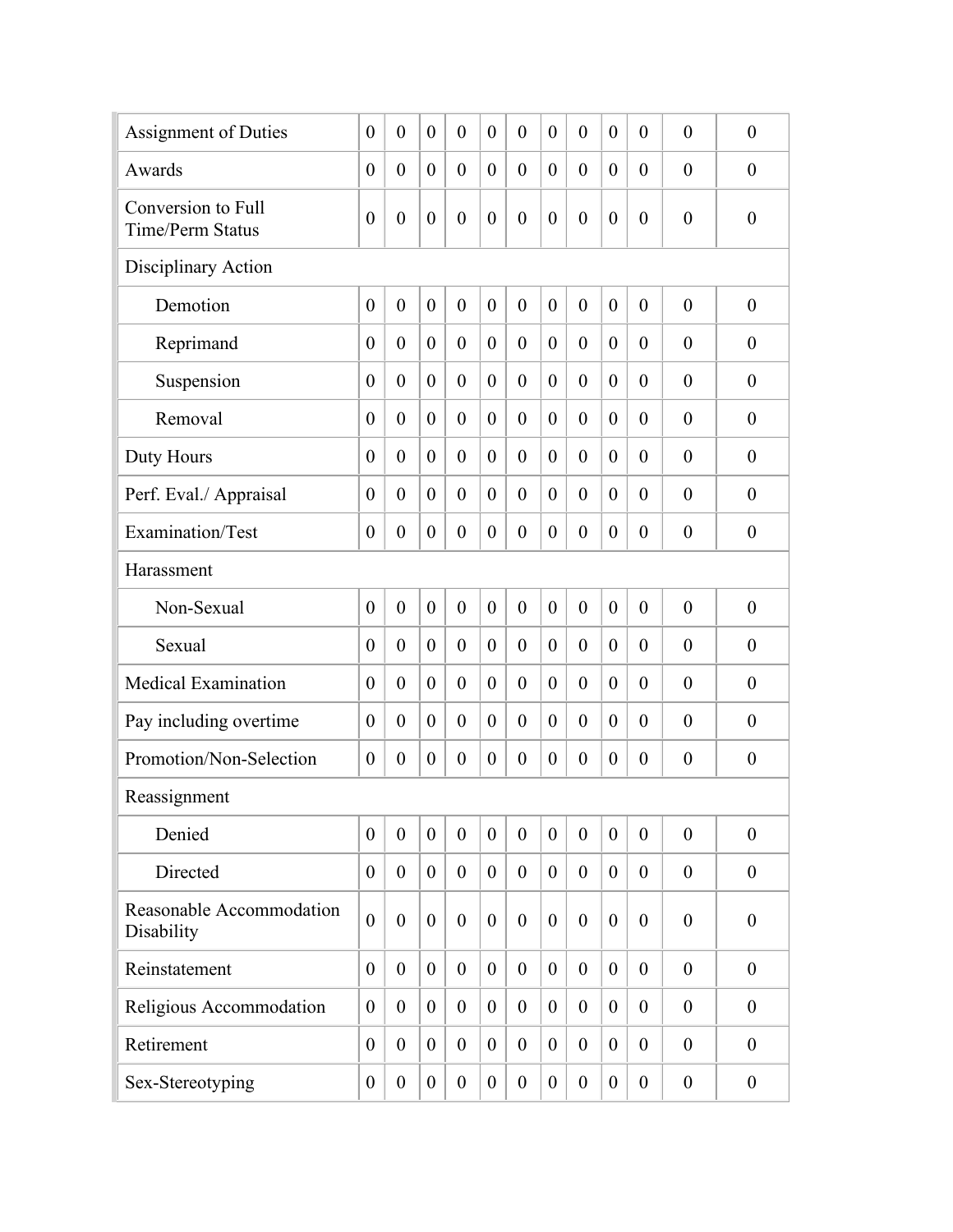| Telework                                      | $\theta$         | $\boldsymbol{0}$ | $\theta$         | $\theta$         | $\theta$         | $\overline{0}$   | $\theta$         | $\theta$         | $\theta$         | $\overline{0}$   | $\overline{0}$   | $\overline{0}$   |
|-----------------------------------------------|------------------|------------------|------------------|------------------|------------------|------------------|------------------|------------------|------------------|------------------|------------------|------------------|
| Termination                                   | $\theta$         | $\boldsymbol{0}$ | $\theta$         | $\overline{0}$   | $\overline{0}$   | $\overline{0}$   | $\theta$         | $\boldsymbol{0}$ | $\theta$         | $\theta$         | $\overline{0}$   | $\boldsymbol{0}$ |
| Terms/Conditions of<br>Employment             | $\overline{0}$   | $\overline{0}$   | $\theta$         | $\boldsymbol{0}$ | $\theta$         | $\theta$         | $\boldsymbol{0}$ | $\overline{0}$   | $\overline{0}$   | $\overline{0}$   | $\overline{0}$   | $\boldsymbol{0}$ |
| Time and Attendance                           | $\theta$         | $\overline{0}$   | $\theta$         | $\overline{0}$   | $\overline{0}$   | $\theta$         | $\theta$         | $\mathbf{0}$     | $\theta$         | $\theta$         | $\theta$         | $\overline{0}$   |
| Training                                      | $\boldsymbol{0}$ | $\boldsymbol{0}$ | $\boldsymbol{0}$ | $\boldsymbol{0}$ | $\overline{0}$   | $\overline{0}$   | $\boldsymbol{0}$ | $\boldsymbol{0}$ | $\theta$         | $\boldsymbol{0}$ | $\boldsymbol{0}$ | $\overline{0}$   |
| Other - User Define                           |                  |                  |                  |                  |                  |                  |                  |                  |                  |                  |                  |                  |
|                                               |                  |                  |                  |                  |                  |                  |                  |                  |                  |                  |                  |                  |
| <b>Findings After Hearing</b>                 | $\theta$         |                  | $\overline{0}$   |                  | $\theta$         |                  | $\overline{0}$   |                  | $\overline{0}$   |                  | $\theta$         |                  |
| Appointment/Hire                              | $\theta$         | $\overline{0}$   | $\theta$         | $\theta$         | $\theta$         | $\overline{0}$   | $\overline{0}$   | $\theta$         | $\overline{0}$   | $\theta$         | $\theta$         | $\overline{0}$   |
| <b>Assignment of Duties</b>                   | $\theta$         | $\overline{0}$   | $\theta$         | $\overline{0}$   | $\theta$         | $\overline{0}$   | $\theta$         | $\overline{0}$   | $\theta$         | $\theta$         | $\theta$         | $\overline{0}$   |
| Awards                                        | $\theta$         | $\overline{0}$   | $\theta$         | $\theta$         | $\theta$         | $\overline{0}$   | $\theta$         | $\overline{0}$   | $\theta$         | $\theta$         | $\theta$         | $\boldsymbol{0}$ |
| Conversion to Full<br><b>Time/Perm Status</b> | $\theta$         | $\overline{0}$   | $\overline{0}$   | $\theta$         | $\boldsymbol{0}$ | $\overline{0}$   | $\theta$         | $\boldsymbol{0}$ | $\theta$         | $\theta$         | $\overline{0}$   | $\overline{0}$   |
| Disciplinary Action                           |                  |                  |                  |                  |                  |                  |                  |                  |                  |                  |                  |                  |
| Demotion                                      | $\mathbf{0}$     | $\overline{0}$   | $\overline{0}$   | $\overline{0}$   | $\overline{0}$   | $\overline{0}$   | $\mathbf{0}$     | $\overline{0}$   | $\theta$         | $\mathbf{0}$     | $\overline{0}$   | $\boldsymbol{0}$ |
| Reprimand                                     | $\theta$         | $\overline{0}$   | $\theta$         | $\boldsymbol{0}$ | $\overline{0}$   | $\overline{0}$   | $\theta$         | $\mathbf{0}$     | $\theta$         | $\overline{0}$   | $\overline{0}$   | $\boldsymbol{0}$ |
| Suspension                                    | $\theta$         | $\overline{0}$   | $\overline{0}$   | $\boldsymbol{0}$ | $\overline{0}$   | $\overline{0}$   | $\theta$         | $\mathbf{0}$     | $\theta$         | $\overline{0}$   | $\theta$         | $\overline{0}$   |
| Removal                                       | $\theta$         | $\boldsymbol{0}$ | $\overline{0}$   | $\boldsymbol{0}$ | $\boldsymbol{0}$ | $\overline{0}$   | $\overline{0}$   | $\boldsymbol{0}$ | $\theta$         | $\theta$         | $\overline{0}$   | $\boldsymbol{0}$ |
| Duty Hours                                    | $\boldsymbol{0}$ | $\boldsymbol{0}$ | $\boldsymbol{0}$ | $\overline{0}$   | $\boldsymbol{0}$ | $\overline{0}$   | $\boldsymbol{0}$ | $\overline{0}$   | $\theta$         | $\overline{0}$   | $\overline{0}$   | $\boldsymbol{0}$ |
| Perf. Eval./ Appraisal                        | $\boldsymbol{0}$ | $\overline{0}$   | $\theta$         | $\boldsymbol{0}$ | $\boldsymbol{0}$ | $\overline{0}$   | $\boldsymbol{0}$ | $\mathbf{0}$     | $\overline{0}$   | $\boldsymbol{0}$ | $\mathbf{0}$     | $\overline{0}$   |
| Examination/Test                              | $\boldsymbol{0}$ | $\overline{0}$   | $\boldsymbol{0}$ | $\boldsymbol{0}$ | $\boldsymbol{0}$ | $\boldsymbol{0}$ | $\boldsymbol{0}$ | $\boldsymbol{0}$ | $\boldsymbol{0}$ | $\boldsymbol{0}$ | $\boldsymbol{0}$ | $\boldsymbol{0}$ |
| Harassment                                    |                  |                  |                  |                  |                  |                  |                  |                  |                  |                  |                  |                  |
| Non-Sexual                                    | $\boldsymbol{0}$ | $\boldsymbol{0}$ | $\boldsymbol{0}$ | $\boldsymbol{0}$ | $\overline{0}$   | $\overline{0}$   | $\boldsymbol{0}$ | $\boldsymbol{0}$ | $\theta$         | $\boldsymbol{0}$ | $\theta$         | $\boldsymbol{0}$ |
| Sexual                                        | $\theta$         | $\boldsymbol{0}$ | $\overline{0}$   | $\boldsymbol{0}$ | $\boldsymbol{0}$ | $\overline{0}$   | $\boldsymbol{0}$ | $\boldsymbol{0}$ | $\overline{0}$   | $\boldsymbol{0}$ | $\theta$         | $\overline{0}$   |
| <b>Medical Examination</b>                    | $\boldsymbol{0}$ | $\boldsymbol{0}$ | $\theta$         | $\boldsymbol{0}$ | $\boldsymbol{0}$ | $\overline{0}$   | $\boldsymbol{0}$ | $\boldsymbol{0}$ | $\overline{0}$   | $\boldsymbol{0}$ | $\theta$         | $\boldsymbol{0}$ |
| Pay including overtime                        | $\boldsymbol{0}$ | $\boldsymbol{0}$ | $\overline{0}$   | $\boldsymbol{0}$ | $\boldsymbol{0}$ | $\boldsymbol{0}$ | $\boldsymbol{0}$ | $\boldsymbol{0}$ | $\overline{0}$   | $\boldsymbol{0}$ | $\boldsymbol{0}$ | $\boldsymbol{0}$ |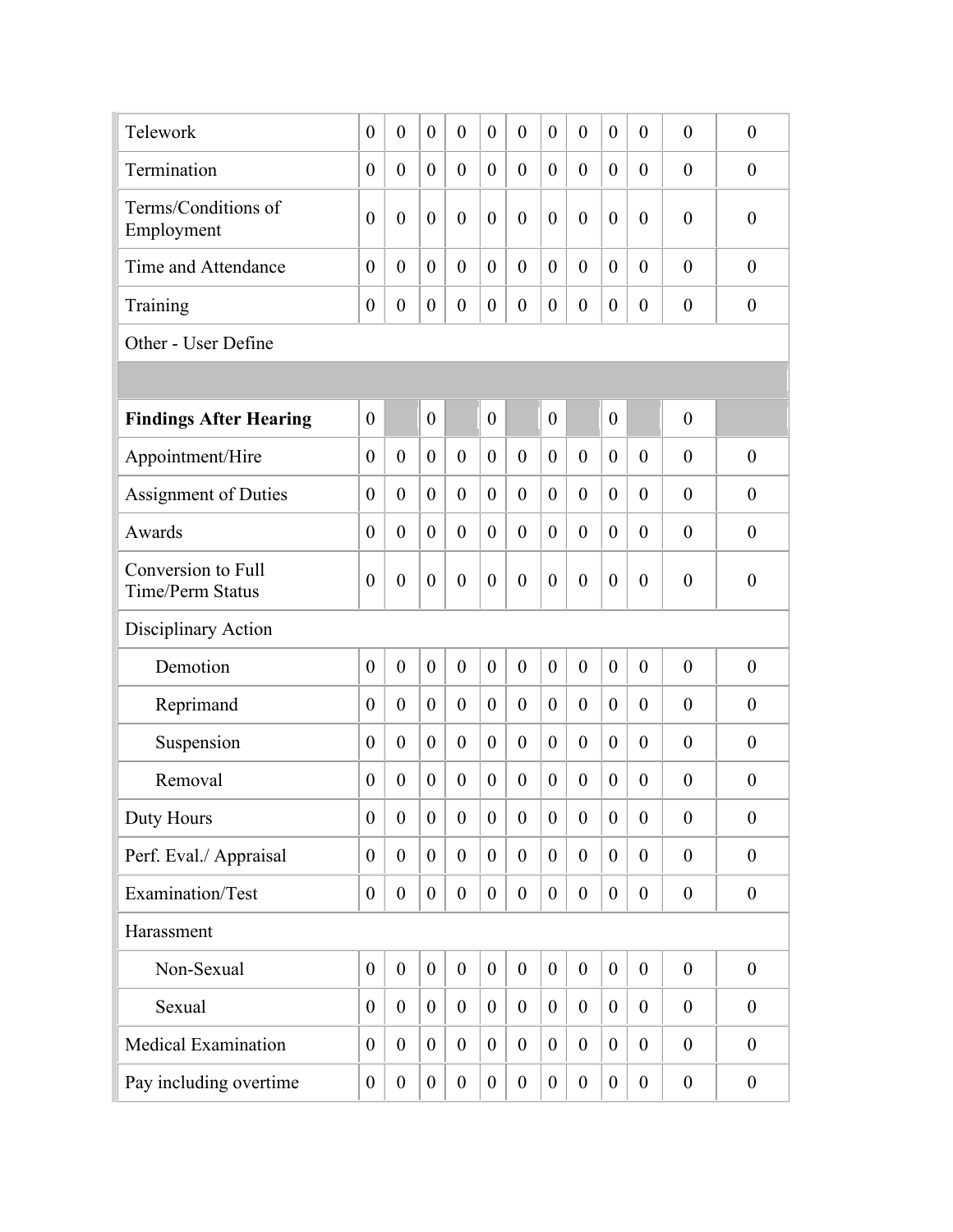| Promotion/Non-Selection                       | $\boldsymbol{0}$ | $\boldsymbol{0}$ | $\boldsymbol{0}$ | $\boldsymbol{0}$ | $\overline{0}$   | $\overline{0}$   | $\overline{0}$   | $\boldsymbol{0}$ | $\boldsymbol{0}$ | $\boldsymbol{0}$ | $\overline{0}$   | $\boldsymbol{0}$ |
|-----------------------------------------------|------------------|------------------|------------------|------------------|------------------|------------------|------------------|------------------|------------------|------------------|------------------|------------------|
| Reassignment                                  |                  |                  |                  |                  |                  |                  |                  |                  |                  |                  |                  |                  |
| Denied                                        | $\overline{0}$   | $\overline{0}$   | $\theta$         | $\overline{0}$   | $\overline{0}$   | $\overline{0}$   | $\overline{0}$   | $\overline{0}$   | $\overline{0}$   | $\overline{0}$   | $\overline{0}$   | $\overline{0}$   |
| Directed                                      | $\overline{0}$   | $\theta$         | $\theta$         | $\overline{0}$   | $\overline{0}$   | $\overline{0}$   | $\theta$         | $\overline{0}$   | $\theta$         | $\theta$         | $\theta$         | $\theta$         |
| Reasonable Accommodation<br>Disability        | $\overline{0}$   | $\overline{0}$   | $\overline{0}$   | $\overline{0}$   | $\overline{0}$   | $\overline{0}$   | $\overline{0}$   | $\overline{0}$   | $\theta$         | $\theta$         | $\overline{0}$   | $\theta$         |
| Reinstatement                                 | $\theta$         | $\overline{0}$   | $\theta$         | $\overline{0}$   | $\overline{0}$   | $\overline{0}$   | $\theta$         | $\overline{0}$   | $\overline{0}$   | $\overline{0}$   | $\overline{0}$   | $\overline{0}$   |
| Religious Accommodation                       | $\theta$         | $\overline{0}$   | $\theta$         | $\overline{0}$   | $\overline{0}$   | $\overline{0}$   | $\overline{0}$   | $\overline{0}$   | $\theta$         | $\overline{0}$   | $\overline{0}$   | $\overline{0}$   |
| Retirement                                    | $\theta$         | $\theta$         | $\theta$         | $\overline{0}$   | $\overline{0}$   | $\theta$         | $\theta$         | $\overline{0}$   | $\theta$         | $\overline{0}$   | $\overline{0}$   | $\overline{0}$   |
| Sex-Stereotyping                              | $\overline{0}$   | $\overline{0}$   | $\theta$         | $\overline{0}$   | $\overline{0}$   | $\theta$         | $\theta$         | $\overline{0}$   | $\theta$         | $\overline{0}$   | $\overline{0}$   | $\overline{0}$   |
| Telework                                      | $\overline{0}$   | $\overline{0}$   | $\theta$         | $\overline{0}$   | $\overline{0}$   | $\theta$         | $\theta$         | $\overline{0}$   | $\theta$         | $\theta$         | $\overline{0}$   | $\overline{0}$   |
| Termination                                   | $\overline{0}$   | $\overline{0}$   | $\theta$         | $\overline{0}$   | $\overline{0}$   | $\theta$         | $\theta$         | $\overline{0}$   | $\theta$         | $\theta$         | $\overline{0}$   | $\overline{0}$   |
| Terms/Conditions of<br>Employment             | $\overline{0}$   | $\overline{0}$   | $\theta$         | $\overline{0}$   | $\overline{0}$   | $\overline{0}$   | $\overline{0}$   | $\theta$         | $\theta$         | $\overline{0}$   | $\overline{0}$   | $\overline{0}$   |
| Time and Attendance                           | $\overline{0}$   | $\overline{0}$   | $\theta$         | $\overline{0}$   | $\overline{0}$   | $\theta$         | $\theta$         | $\overline{0}$   | $\theta$         | $\theta$         | $\theta$         | $\overline{0}$   |
| Training                                      | $\boldsymbol{0}$ | $\boldsymbol{0}$ | $\boldsymbol{0}$ | $\boldsymbol{0}$ | $\boldsymbol{0}$ | $\boldsymbol{0}$ | $\boldsymbol{0}$ | $\boldsymbol{0}$ | $\boldsymbol{0}$ | $\theta$         | $\theta$         | $\boldsymbol{0}$ |
| Other - User Define                           |                  |                  |                  |                  |                  |                  |                  |                  |                  |                  |                  |                  |
|                                               |                  |                  |                  |                  |                  |                  |                  |                  |                  |                  |                  |                  |
| <b>Findings Without Hearing</b>               | $\theta$         |                  | $\theta$         |                  | $\overline{0}$   |                  | $\theta$         |                  | $\theta$         |                  | $\theta$         |                  |
| Appointment/Hire                              | $\boldsymbol{0}$ | $\boldsymbol{0}$ | $\boldsymbol{0}$ | $\boldsymbol{0}$ | $\boldsymbol{0}$ | $\boldsymbol{0}$ | $\boldsymbol{0}$ | $\boldsymbol{0}$ | $\boldsymbol{0}$ | $\boldsymbol{0}$ | $\boldsymbol{0}$ | $\boldsymbol{0}$ |
| Assignment of Duties                          | $\boldsymbol{0}$ | $\boldsymbol{0}$ | $\theta$         | $\boldsymbol{0}$ | $\overline{0}$   | $\theta$         | $\boldsymbol{0}$ | $\boldsymbol{0}$ | $\overline{0}$   | $\boldsymbol{0}$ | $\boldsymbol{0}$ | $\boldsymbol{0}$ |
| Awards                                        | $\boldsymbol{0}$ | $\boldsymbol{0}$ | $\overline{0}$   | $\boldsymbol{0}$ | $\boldsymbol{0}$ | $\overline{0}$   | $\boldsymbol{0}$ | $\boldsymbol{0}$ | $\overline{0}$   | $\boldsymbol{0}$ | $\boldsymbol{0}$ | $\boldsymbol{0}$ |
| Conversion to Full<br><b>Time/Perm Status</b> | $\boldsymbol{0}$ | $\boldsymbol{0}$ | $\theta$         | $\boldsymbol{0}$ | $\boldsymbol{0}$ | $\mathbf{0}$     | $\boldsymbol{0}$ | $\boldsymbol{0}$ | $\boldsymbol{0}$ | $\boldsymbol{0}$ | $\boldsymbol{0}$ | $\boldsymbol{0}$ |
| Disciplinary Action                           |                  |                  |                  |                  |                  |                  |                  |                  |                  |                  |                  |                  |
| Demotion                                      | $\boldsymbol{0}$ | $\boldsymbol{0}$ | $\boldsymbol{0}$ | $\boldsymbol{0}$ | $\boldsymbol{0}$ | $\boldsymbol{0}$ | $\boldsymbol{0}$ | $\boldsymbol{0}$ | $\boldsymbol{0}$ | $\boldsymbol{0}$ | $\overline{0}$   | $\boldsymbol{0}$ |
| Reprimand                                     | $\boldsymbol{0}$ | $\boldsymbol{0}$ | $\boldsymbol{0}$ | $\boldsymbol{0}$ | $\overline{0}$   | $\boldsymbol{0}$ | $\boldsymbol{0}$ | $\boldsymbol{0}$ | $\overline{0}$   | $\boldsymbol{0}$ | $\boldsymbol{0}$ | $\boldsymbol{0}$ |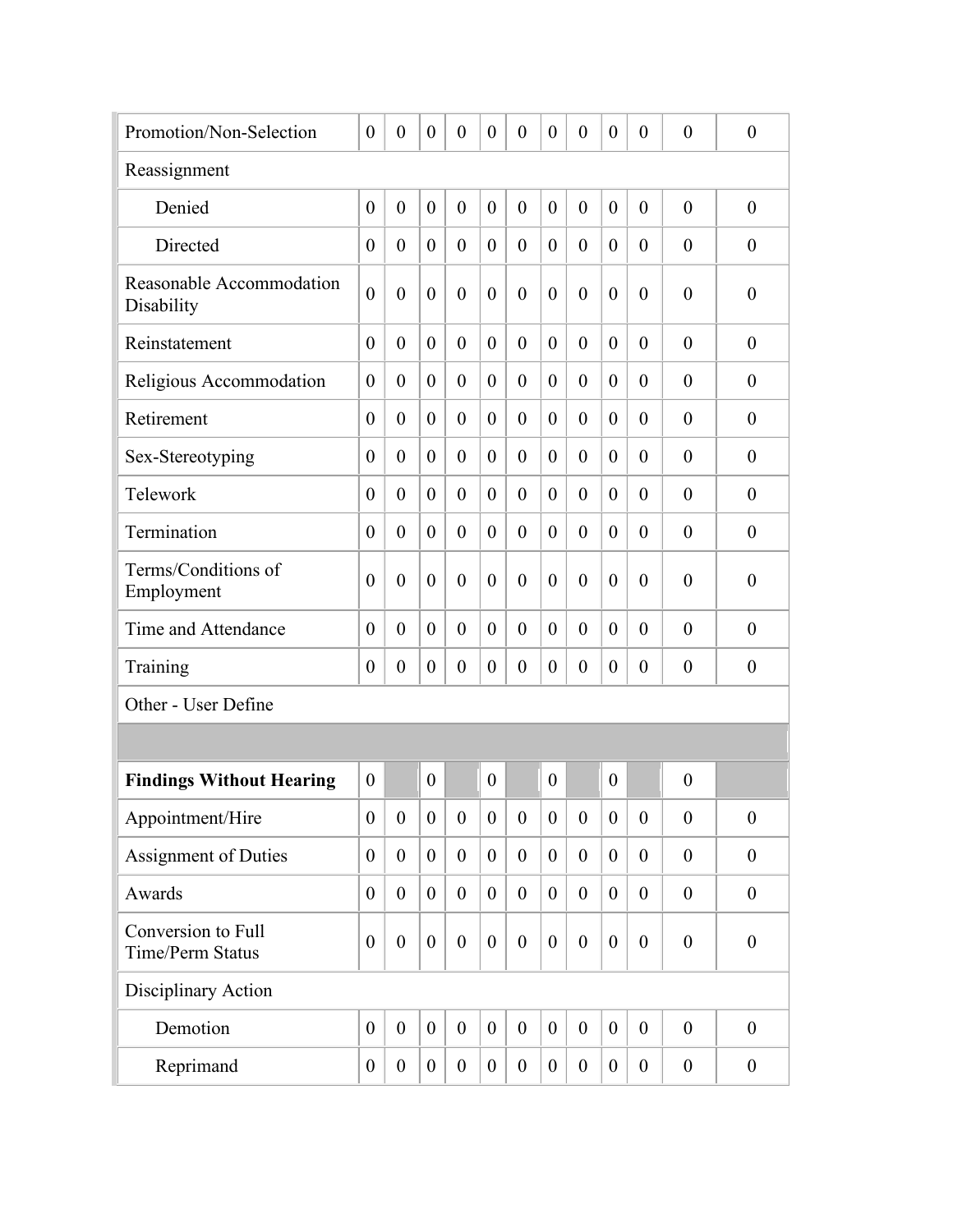| Suspension                             | $\overline{0}$   | $\overline{0}$   | $\theta$         | $\overline{0}$   | $\theta$         | $\overline{0}$   | $\overline{0}$   | $\overline{0}$   | $\theta$         | $\theta$         | $\theta$         | $\overline{0}$   |
|----------------------------------------|------------------|------------------|------------------|------------------|------------------|------------------|------------------|------------------|------------------|------------------|------------------|------------------|
| Removal                                | $\theta$         | $\boldsymbol{0}$ | $\overline{0}$   | $\theta$         | $\overline{0}$   | $\overline{0}$   | $\overline{0}$   | $\overline{0}$   | $\theta$         | 0                | $\theta$         | $\theta$         |
| Duty Hours                             | $\theta$         | $\overline{0}$   | $\theta$         | $\theta$         | $\theta$         | $\overline{0}$   | $\overline{0}$   | $\overline{0}$   | $\theta$         | $\theta$         | $\theta$         | $\theta$         |
| Perf. Eval./ Appraisal                 | $\theta$         | $\overline{0}$   | $\theta$         | $\theta$         | $\overline{0}$   | $\overline{0}$   | $\theta$         | $\overline{0}$   | $\theta$         | $\theta$         | $\theta$         | $\theta$         |
| Examination/Test                       | $\boldsymbol{0}$ | $\boldsymbol{0}$ | $\theta$         | $\boldsymbol{0}$ | $\boldsymbol{0}$ | $\overline{0}$   | $\boldsymbol{0}$ | $\boldsymbol{0}$ | $\theta$         | $\overline{0}$   | $\boldsymbol{0}$ | $\boldsymbol{0}$ |
| Harassment                             |                  |                  |                  |                  |                  |                  |                  |                  |                  |                  |                  |                  |
| Non-Sexual                             | $\overline{0}$   | $\overline{0}$   | $\overline{0}$   | $\overline{0}$   | $\overline{0}$   | $\overline{0}$   | $\mathbf{0}$     | $\overline{0}$   | $\mathbf{0}$     | $\overline{0}$   | $\theta$         | $\overline{0}$   |
| Sexual                                 | $\overline{0}$   | $\overline{0}$   | $\theta$         | $\overline{0}$   | $\overline{0}$   | $\overline{0}$   | $\overline{0}$   | $\overline{0}$   | $\theta$         | $\overline{0}$   | $\theta$         | $\overline{0}$   |
| <b>Medical Examination</b>             | $\theta$         | $\overline{0}$   | $\theta$         | $\overline{0}$   | $\overline{0}$   | $\overline{0}$   | $\theta$         | $\overline{0}$   | $\theta$         | $\theta$         | $\theta$         | $\theta$         |
| Pay including overtime                 | $\overline{0}$   | $\overline{0}$   | $\theta$         | $\overline{0}$   | $\theta$         | $\theta$         | $\theta$         | $\overline{0}$   | $\theta$         | $\theta$         | $\theta$         | $\theta$         |
| Promotion/Non-Selection                | $\theta$         | $\overline{0}$   | $\theta$         | $\overline{0}$   | $\boldsymbol{0}$ | $\theta$         | $\theta$         | $\overline{0}$   | $\theta$         | $\theta$         | $\theta$         | $\theta$         |
| Reassignment                           |                  |                  |                  |                  |                  |                  |                  |                  |                  |                  |                  |                  |
| Denied                                 | $\overline{0}$   | $\overline{0}$   | $\overline{0}$   | $\overline{0}$   | $\mathbf{0}$     | $\overline{0}$   | $\theta$         | $\overline{0}$   | $\theta$         | $\overline{0}$   | $\theta$         | $\overline{0}$   |
| Directed                               | $\theta$         | $\overline{0}$   | $\theta$         | $\overline{0}$   | $\overline{0}$   | $\overline{0}$   | $\theta$         | $\overline{0}$   | $\theta$         | $\overline{0}$   | $\theta$         | $\overline{0}$   |
| Reasonable Accommodation<br>Disability | $\overline{0}$   | $\overline{0}$   | $\theta$         | $\overline{0}$   | $\overline{0}$   | $\overline{0}$   | $\overline{0}$   | $\overline{0}$   | $\overline{0}$   | $\theta$         | $\theta$         | $\overline{0}$   |
| Reinstatement                          | $\theta$         | $\overline{0}$   | $\theta$         | $\overline{0}$   | $\overline{0}$   | $\theta$         | $\theta$         | $\overline{0}$   | $\theta$         | $\theta$         | $\theta$         | $\theta$         |
| Religious Accommodation                | $\theta$         | $\theta$         | $\overline{0}$   | $\theta$         | $\theta$         | $\theta$         | $\overline{0}$   | $\overline{0}$   | $\theta$         | $\overline{0}$   | $\theta$         | $\theta$         |
| Retirement                             | $\boldsymbol{0}$ | $\boldsymbol{0}$ | $\boldsymbol{0}$ | $\boldsymbol{0}$ | $\boldsymbol{0}$ | $\boldsymbol{0}$ | $\boldsymbol{0}$ | $\boldsymbol{0}$ | $\boldsymbol{0}$ | $\boldsymbol{0}$ | $\boldsymbol{0}$ | $\boldsymbol{0}$ |
| Sex-Stereotyping                       | $\theta$         | $\theta$         | $\overline{0}$   | $\mathbf{0}$     | $\overline{0}$   | $\mathbf{0}$     | $\overline{0}$   | $\overline{0}$   | $\overline{0}$   | $\overline{0}$   | $\theta$         | $\overline{0}$   |
| Telework                               | $\theta$         | $\boldsymbol{0}$ | $\theta$         | $\boldsymbol{0}$ | $\overline{0}$   | $\theta$         | $\mathbf{0}$     | $\overline{0}$   | $\theta$         | $\boldsymbol{0}$ | $\theta$         | $\boldsymbol{0}$ |
| Termination                            | $\theta$         | $\mathbf{0}$     | $\overline{0}$   | $\theta$         | $\overline{0}$   | $\theta$         | $\mathbf{0}$     | $\overline{0}$   | $\theta$         | $\boldsymbol{0}$ | $\theta$         | $\mathbf{0}$     |
| Terms/Conditions of<br>Employment      | $\theta$         | $\boldsymbol{0}$ | $\overline{0}$   | $\overline{0}$   | $\boldsymbol{0}$ | $\theta$         | $\overline{0}$   | $\overline{0}$   | $\theta$         | $\boldsymbol{0}$ | $\theta$         | $\boldsymbol{0}$ |
| Time and Attendance                    | $\theta$         | $\theta$         | $\overline{0}$   | $\mathbf{0}$     | $\overline{0}$   | $\theta$         | $\overline{0}$   | $\overline{0}$   | $\theta$         | $\overline{0}$   | $\theta$         | $\overline{0}$   |
| Training                               | $\theta$         | $\boldsymbol{0}$ | $\overline{0}$   | $\boldsymbol{0}$ | $\boldsymbol{0}$ | $\overline{0}$   | $\overline{0}$   | $\boldsymbol{0}$ | $\overline{0}$   | $\boldsymbol{0}$ | $\theta$         | $\overline{0}$   |
| Other - User Define                    |                  |                  |                  |                  |                  |                  |                  |                  |                  |                  |                  |                  |